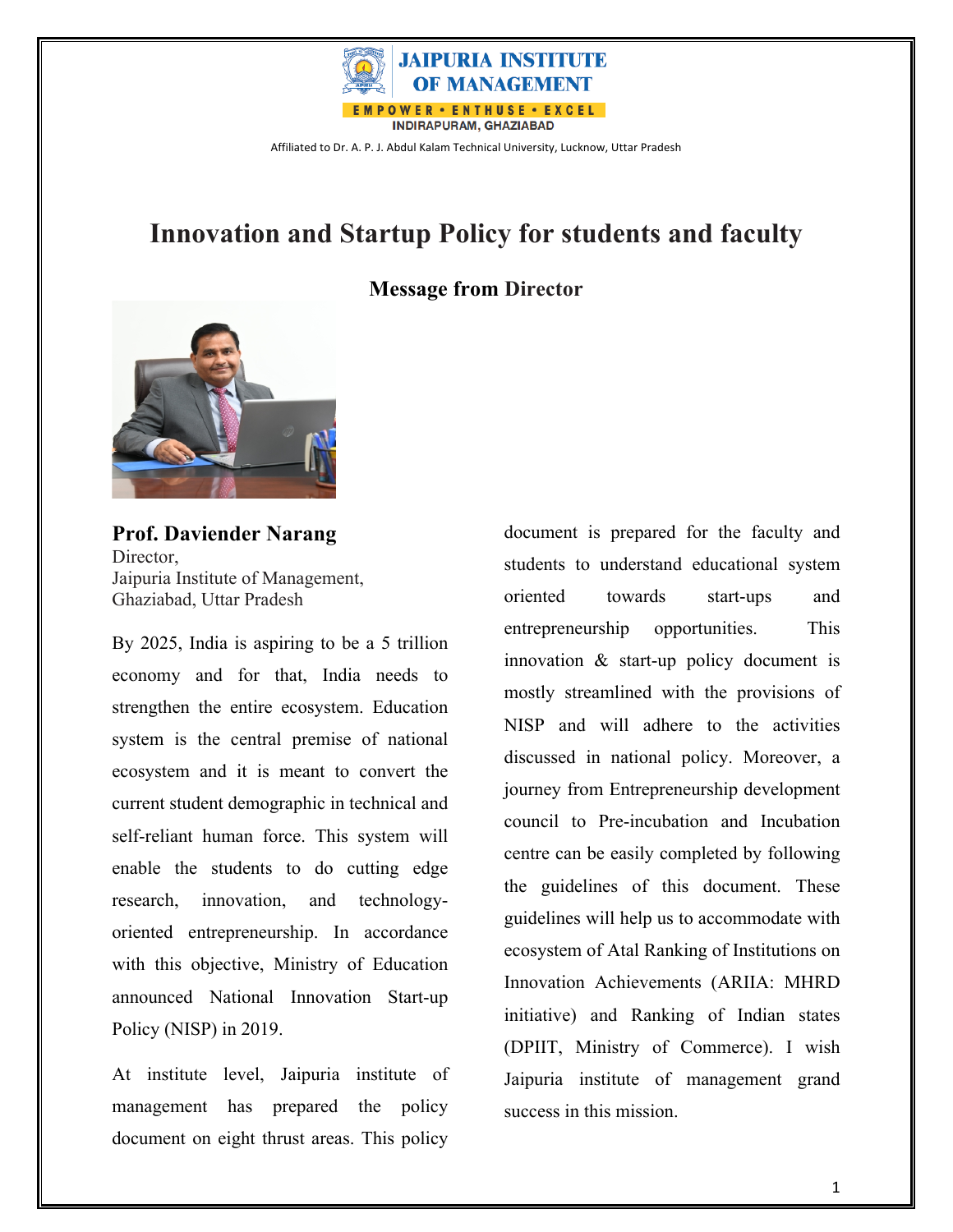

INDIRAPURAM, GHAZIABAD

Affiliated to Dr. A. P. J. Abdul Kalam Technical University, Lucknow, Uttar Pradesh

# Committee for Innovation and Startup Policy for Students and Faculty

| Prof. Daviender Narang, Director                                                                                       | Patron |
|------------------------------------------------------------------------------------------------------------------------|--------|
| Jaipuria Institute of Management, Ghaziabad, Uttar Pradesh                                                             |        |
| Dr. Sheetal, Assistant Professor, NISP nominated faculty<br>Jaipuria Institute of Management, Ghaziabad, Uttar Pradesh | Head   |
| Dr. Ashwani Kumar Varshney, Dean (Students Welfare)<br>Jaipuria Institute of Management, Ghaziabad, Uttar Pradesh      | Member |
| Prof. Ajay Pandit, Professor<br>Jaipuria Institute of Management, Ghaziabad, Uttar Pradesh                             | Member |
| Mr. AVDK Prasad<br>National Sales Manager -Premiertech Choronos India                                                  | Member |
| Mr. Gaurav Singh Pundir<br>Ex AVP/Head FMCG-SPAR India Aditya Birla Retail                                             | Member |
| Ms. Preksha Kaparwan<br>Founder and CMO, Alpha AI                                                                      | Member |
| Mr. Nisarg Vaghela<br>Entrepreneur and Founder, Vocus Infomedia                                                        | Member |

Prof. (Dr.) Daviender Narang

**Director** 

Jaipuria Institute of Management, Ghaziabad, Uttar Pradesh AISHE CODE:C-46123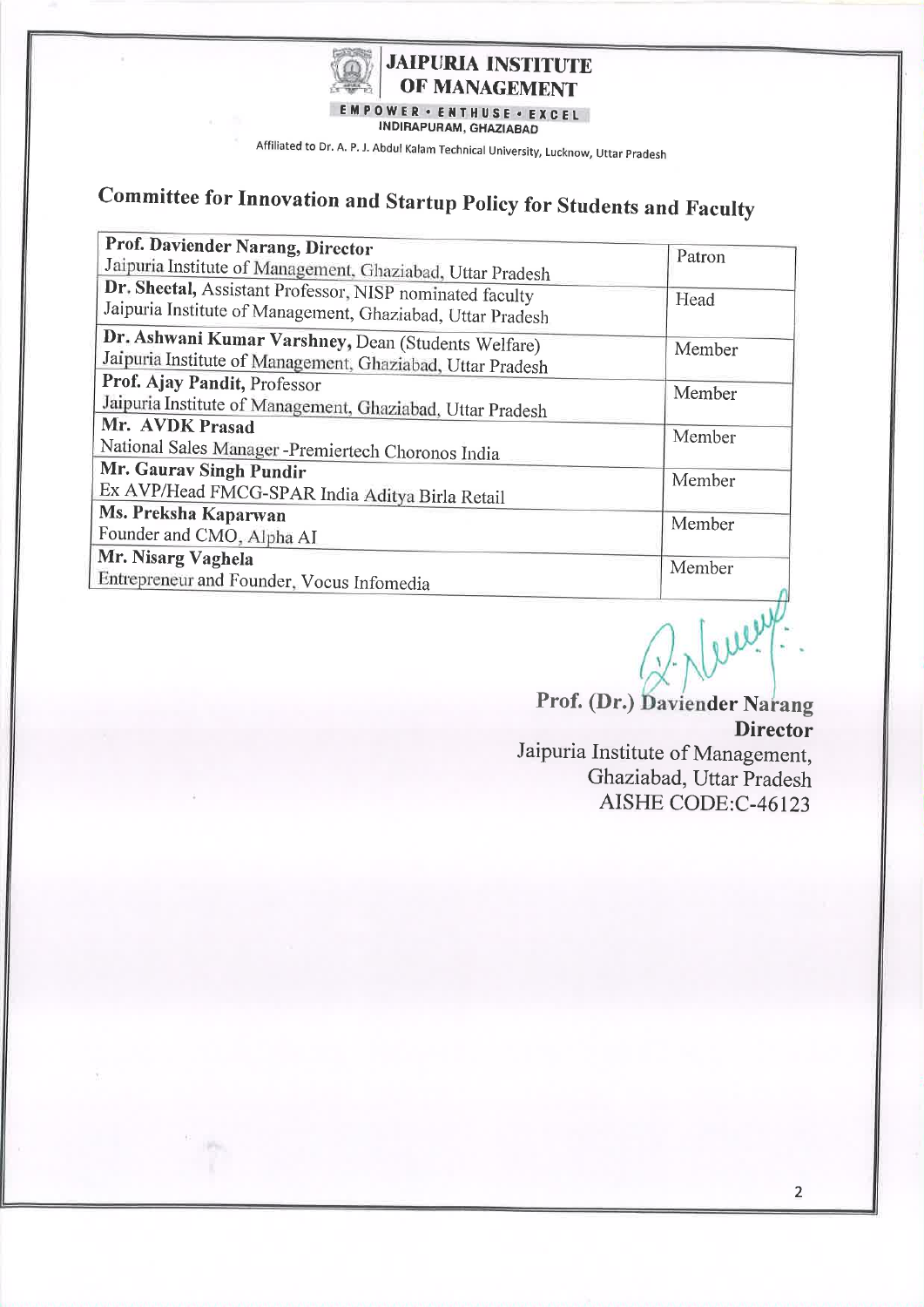

## **Guidelines for Higher Education Institutions**

|   | Preamble                                                                 | 4         |
|---|--------------------------------------------------------------------------|-----------|
|   | Vision and Mission                                                       | 4         |
|   | <b>Strategies and Governance</b>                                         | $5 - 6$   |
| 2 | Startups Enabling Institutional Infrastructure                           | 6         |
| 3 | Nurturing Innovations and Startups                                       | 6         |
| 4 | Organizational Capacity, Human Resources and Incentives                  | $7 - 8$   |
| 5 | Creating Innovation Pipeline and Pathways for Entrepreneurs at Institute | $8-9$     |
|   | Level                                                                    |           |
| 6 | Pedagogy and Learning Interventions for Entrepreneurship Development     | $9 - 10$  |
| 7 | Collaboration, Co-creation, Business Relationships and Knowledge         | $10 - 11$ |
|   | Exchange                                                                 |           |
| 8 | <b>Entrepreneurial Impact Assessment</b>                                 | 11        |
|   | Glossary                                                                 | $12 - 15$ |
|   | Bibliography                                                             | 15        |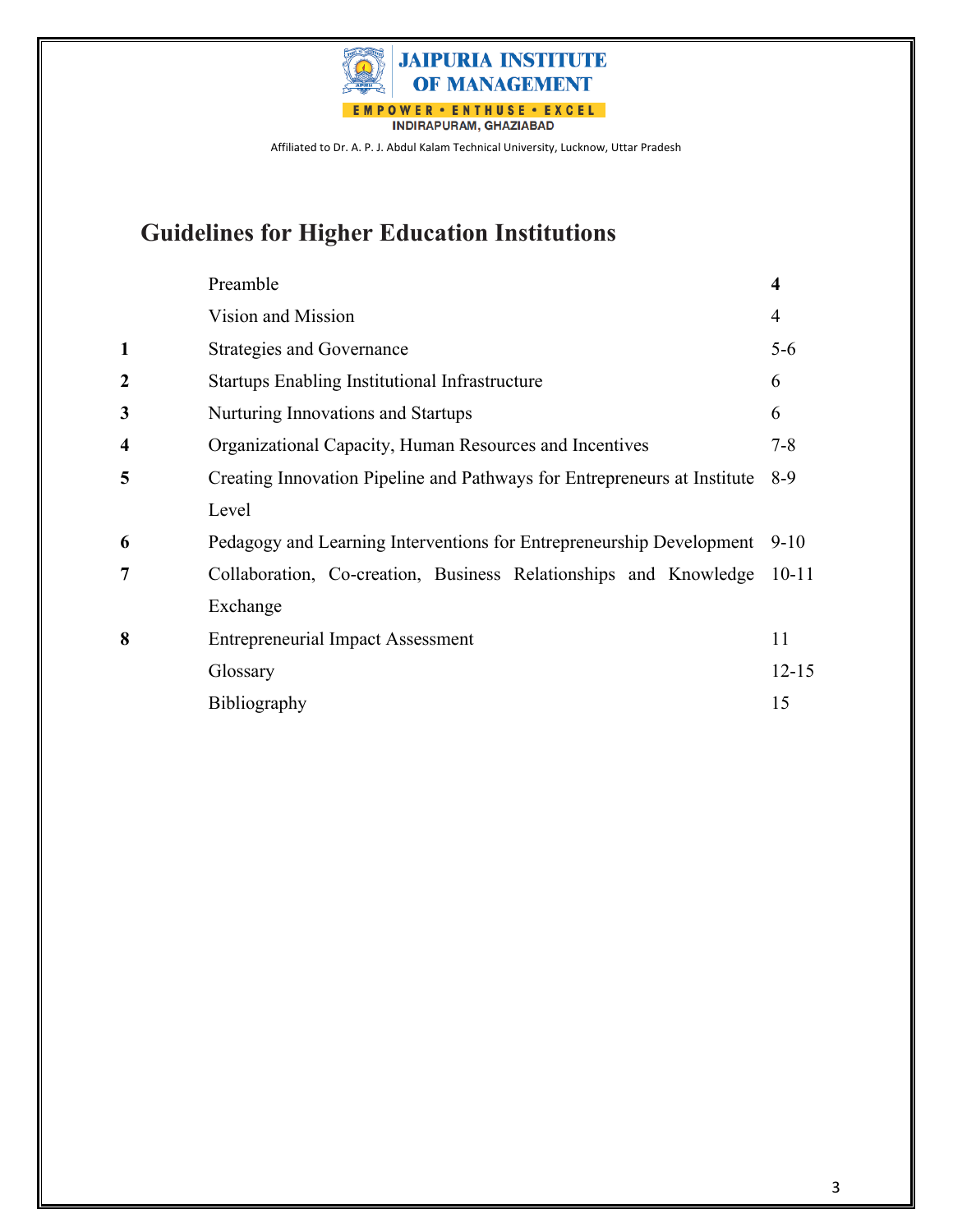

## **Preamble**

In November 2016, All India Council of Technical Education (AICTE) released a Startup Policy document for AICTE approved institutions, to address the need of inculcation of innovation and entrepreneurial culture in higher education institutions (HEIs). The policy primarily focused on guiding the AICTE approved institutions in implementing 'Startup Action Plan' of Government of India. Subsequent to release of the Startup policy by AICTE and further interaction & feedback received from education institutions, a need was felt for a more elaborate and comprehensive policy guiding document, which could be applicable for all the HEIs in India.

In order to adopt NISP at institution level, an eight-member committee was constituted by Jaipuria institute of Management to formulate detailed guidelines for various aspects related to innovation, Startup and entrepreneurship management. This committee will be deliberating on various facets for nurturing the innovation and Startup culture in institution, which will be covering Intellectual Property ownership, revenue sharing mechanisms, norms for technology transfer and commercialization, equity sharing, etc.

## **Vision**

u To envision institute towards start-ups and entrepreneurship opportunities and leveraging the potential of student's problem solving & entrepreneurial mind-set and promoting a strong intra and inter-institutional partnerships.

## **Mission**

u We intend to adopt Innovation and Start-up Policy for students and faculty. The guidelines will provide ways to the faculty and the students in the institution for developing entrepreneurial agenda, managing Intellectual Property Rights (IPR) ownership and technology licensing and equity sharing in Startups or enterprises established by faculty and students.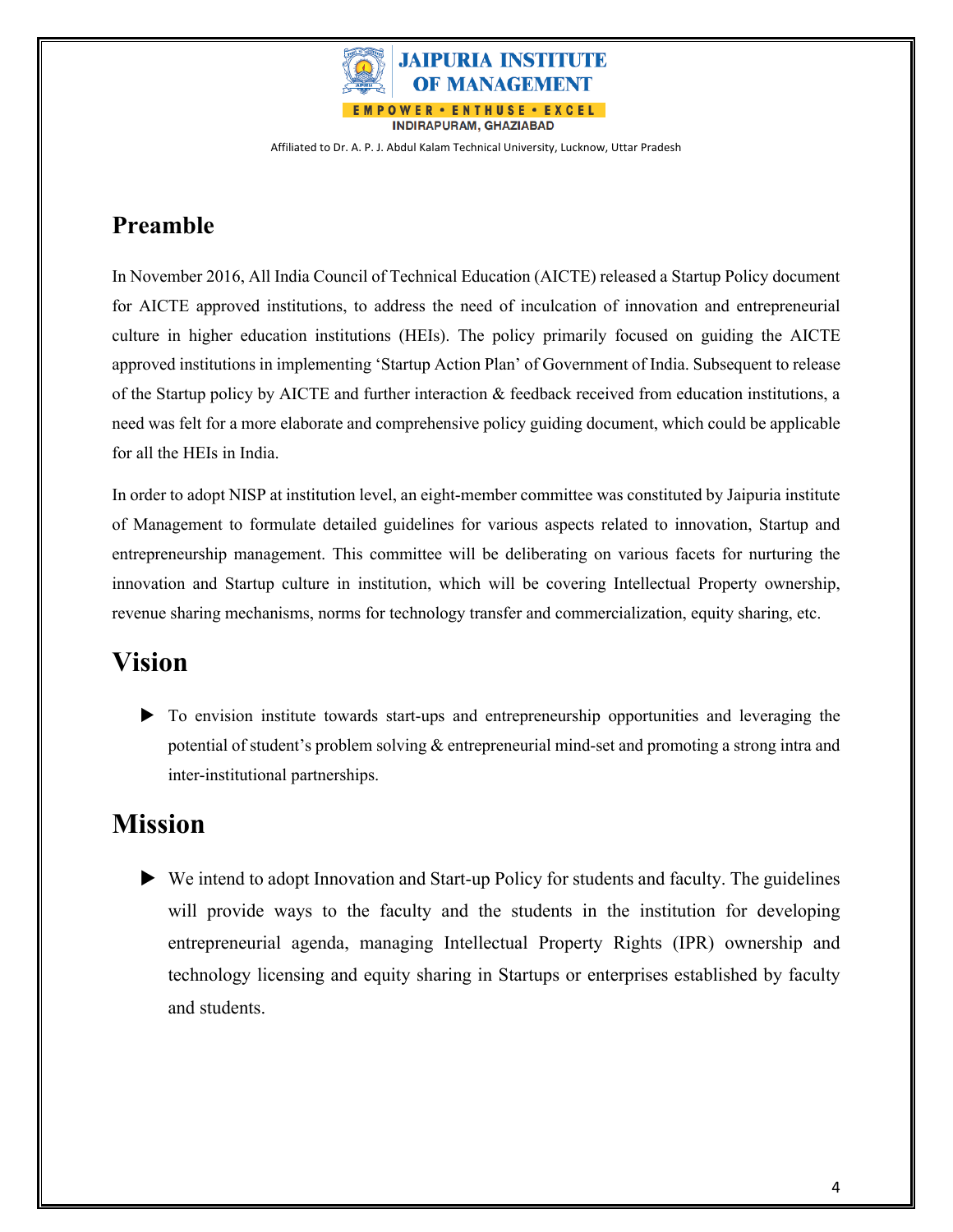

### **Innovation and Startup Policy 2019 for Students and Faculty**

#### 1. **Strategies and Governance**

- a) Entrepreneurship promotion and development should be one of the major dimensions of the institute strategy. To facilitate development of an entrepreneurial ecosystem in the organization, specific objectives and associated performance indicators should be defined for assessment.
- b) Implementation of entrepreneurial vision at the institute should be achieved through mission statements rather than stringent control system. The entrepreneurial agenda should be the responsibility of a senior person at the level of dean/ director/ equivalent position to bring in required commitment and must be well understood by the higher authorities. However, one must understand that promoting entrepreneurship requires a different type of mindset as compared to other academic activities. Therefore, this person should be very carefully chosen from someone who understands the industry and above all business.
- c) A sustainable financial strategy should be defined in order to reduce the organizational constraints to work on the entrepreneurial agenda. Business Plan competition "PITCH" will be an annual feature in the institution.
- d) For expediting the decision making, hierarchical barriers should be minimized, and individual autonomy and ownership of initiatives should be promoted.
- e) Importance of innovation and entrepreneurial agenda should be known across the institute and should be promoted and highlighted at institutional programs such as conferences, convocations, workshops, etc.
- f) Student and faculty start-up Policy and action plan should be formulated at university level, which is in line with the current document along with well-defined short-term and long-term goals. Micro action plan should also be developed by the affiliated institute to accomplish the policy objectives.
- g) Institute should develop and implement I  $\&$  E strategy and policy for the entire institute in order to integrate the entrepreneurial activities across various centers, departments, faculties, within the institute, thus breaking the silos.
- h) Product to market strategy for start-ups should be developed by the institute on case to case basis.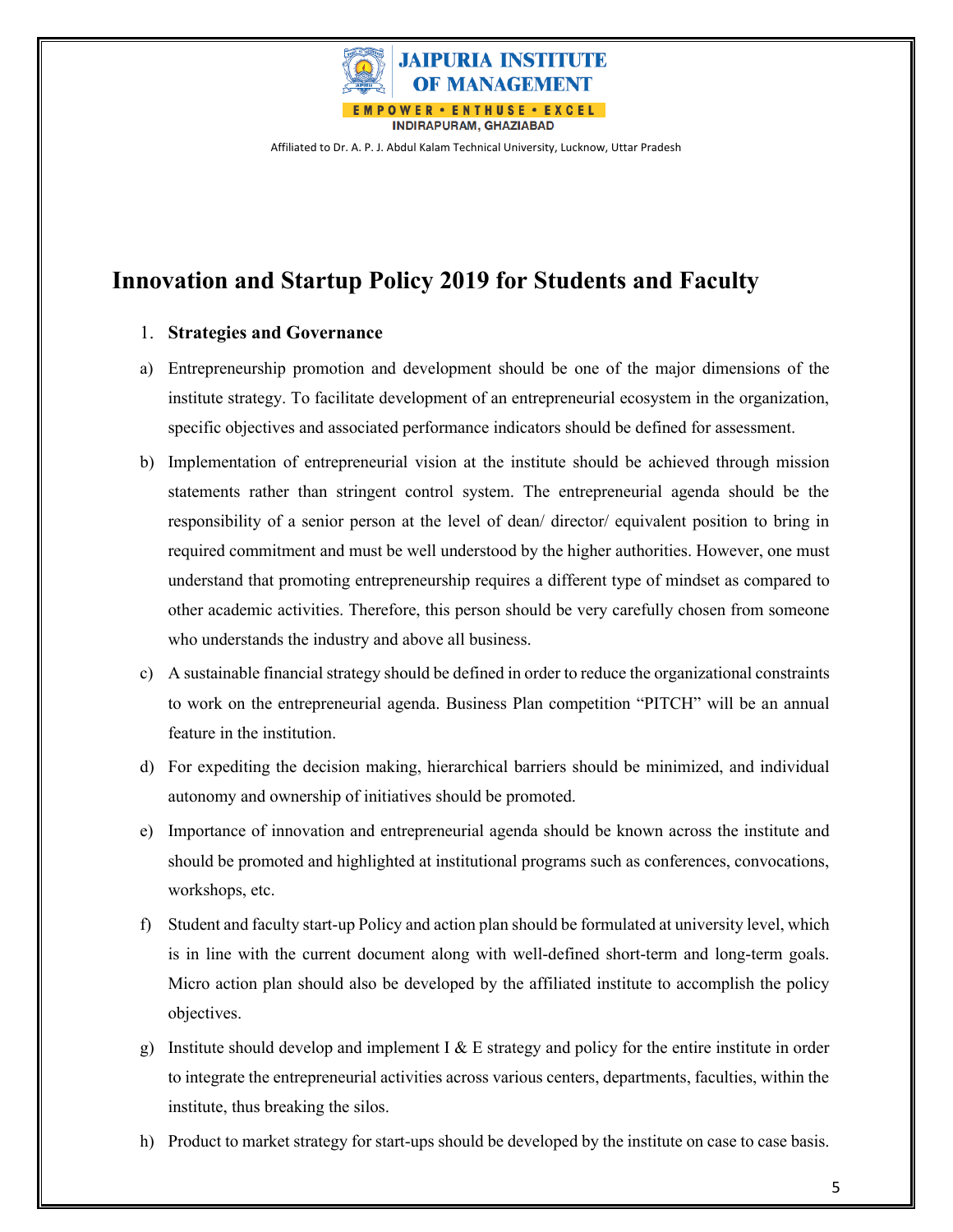

- i) Development of entrepreneurship culture should not be limited within the boundaries of the institution.
- I. Institute should be the driving force in developing entrepreneurship culture in its vicinity (regional, social and community level). This shall include giving opportunity for regional startups, provision to extend facilities for outsiders and active involvement for the institute in defining strategic direction for local development.
- II. Strategic international partnerships should be developed using bilateral and multilateral channels with international innovation clusters and other relevant organizations. Moreover, international exchange programs, internships, engaging the international faculties in teaching and research should also be promoted.

#### 2. **Startups Enabling Institutional Infrastructure**

Creation of innovation and start-up cell, pre-incubation and incubation facilities for nurturing innovations and startups in institution should be undertaken. Incubation and Innovation need to be organically interlinked. Without innovation, new enterprises are unlikely to succeed. The goal of the effort should be to link INNOVATION to ENTREPRISES to FINANCIAL SUCCESS.

- a) Institution is advised to create facilities within their institution for supporting pre-incubation (e.g. IICs as per the guidelines by MHRD's Innovation Cell, EDC, IEDC, New-Gen IEDC, Innovation Cell, Startup Cell, incubation club, Student Clubs, etc.) and Incubation/ acceleration by mobilizing resources from internal and external sources.
- b) This Pre-Incubation/Incubation facility should be accessible 24x7 to students, staff and faculty of all disciplines and departments across the institution.

#### **3. Nurturing Innovations and Start ups**

- a) Institution is expected to establish processes and mechanisms for easy creation and nurturing of Start-ups/enterprises by students, staff (including temporary or project staff), faculty, alumni and potential start up applicants even from outside the institutions.
- b) In case an institute doesn't have a dedicated facility/ infrastructure of its own, then it may reach out to nearest incubation facilities in other HEIs in order to facilitate access to their students, staff and faculty.
- c) Start a certificate programme focussing upon Innovation, entrepreneurship and venture development.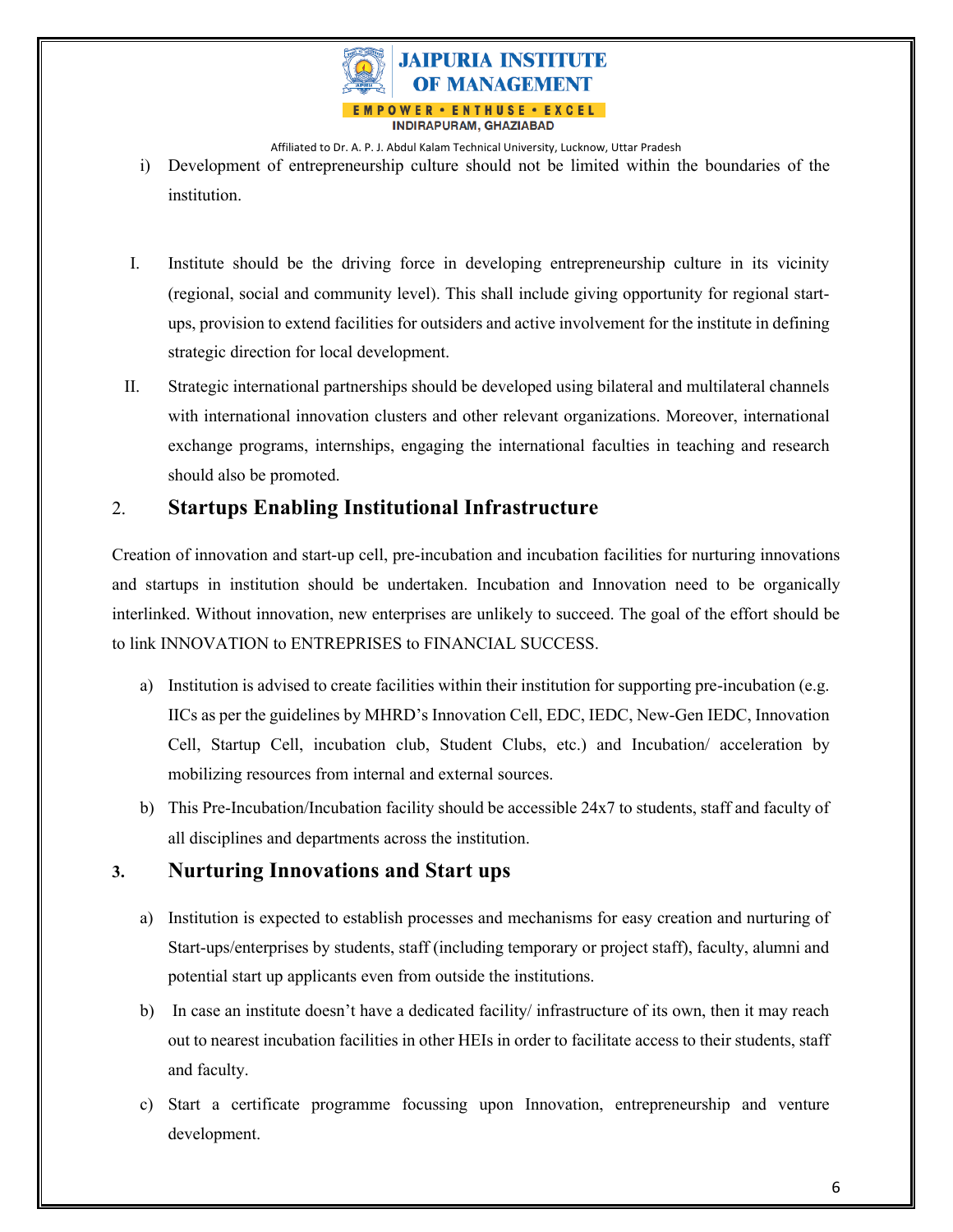

- d) Institute will facilitate the startup activities/ technology development by allowing students/ faculty/ staff to use institute infrastructure and facilities, as per the choice of the potential entrepreneur in the following manners:
- I. Short-term/ six-month/ one-year part-time entrepreneurship training offered by The National Institute for Entrepreneurship and Small Business Development (NIESBUD) and National Entrepreneurship Network (NEN). Moreover, entrepreneurship certificate programme with NIESBUD is preferred.
- II. Mentorship support on regular basis.
	- e) Participation in start up related activities needs to be considered as a legitimate activity of faculty in addition to teaching, R&D projects, industrial consultancy and management duties and must be considered while evaluating the annual performance of the faculty.
	- f) Institute might also need to update/change/revise performance evaluation policies for faculty and staff as stated above.
	- g) Institute should ensure that at no stage any liability accrue to it because of any activity of any startup.

#### 4. **Organizational Capacity, Human Resources and Incentives**

- a) Institute should recruit staff that have a strong innovation and entrepreneurial/ industrial experience, behaviour and attitude. This will help in fostering the I&E culture.
- I. Some of the relevant faculty members with prior exposure and interest should be deputed for training to promote I&E.
- II. To achieve better engagement of staff in entrepreneurial activities, institutional policy on career development of staff should be developed with constant upskilling.
	- b) Faculty and departments of the institute have to work in coherence and cross-departmental linkages should be strengthened through shared faculty, cross-faculty teaching and research in order to gain maximum utilization of internal resources and knowledge.
	- c) Periodically some external subject matter experts such as guest lecturers or alumni can be engaged for strategic advice and bringing in skills which are not available internally.
	- d) Faculty and staff should be encouraged to do courses on innovation, entrepreneurship management and venture development from the platforms like NIESBUD, NEN and Coursera (for certificates).
	- e) In order to attract and retain right people, institute should develop academic and non-academic incentives and reward mechanisms for all staff and stakeholders that actively contribute and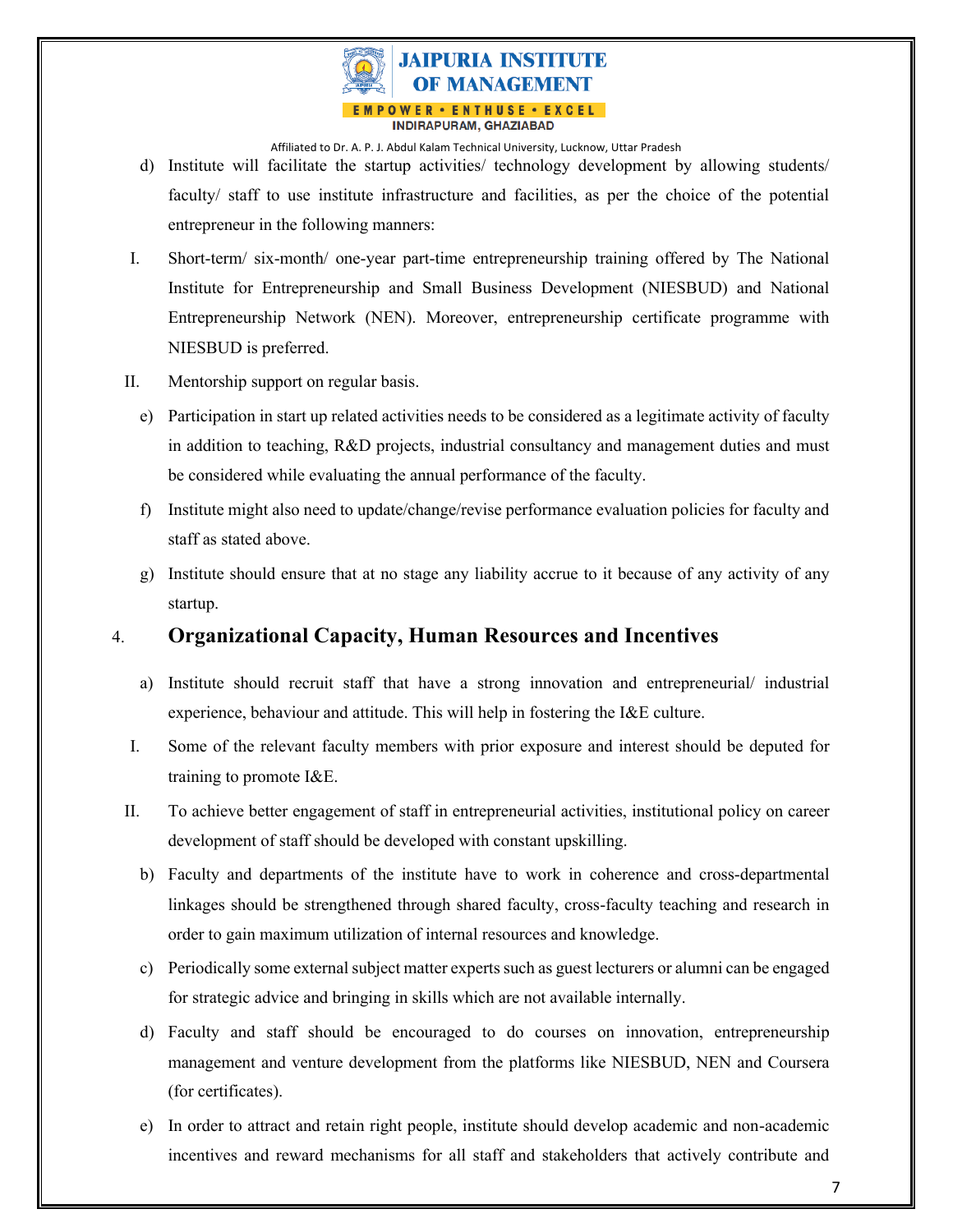

Affiliated to Dr. A. P. J. Abdul Kalam Technical University, Lucknow, Uttar Pradesh support entrepreneurship agenda and activities

I. The reward system for the staff may include sabbaticals, office and lab space for entrepreneurial

activities, reduced teaching loads, awards, trainings, etc.

- II. The recognition of the stakeholders may include offering use of facilities and services, strategy for shared risk, as guest teachers, fellowships, associateships, etc.
- III. A performance matrix should be developed and used for evaluation of annual performance.

# 5. **Creating Innovation Pipeline and Pathways for Entrepreneurs at**

#### **Institute Level**

- a) To ensure exposure of maximum students to innovation and pre incubation activities at their early stage and to support the pathway from ideation to innovation to market, mechanisms should be devised at institution level through Incubation Cell Orientation programme.
- I. Spreading awareness among students, faculty and staff about the value of entrepreneurship and its role in career development or employability should be a part of the institutional entrepreneurial agenda.
- II. Students/ staff should be taught that innovation (technology, process or business innovation) is a mechanism to solve the problems of the society and consumers. Entrepreneurs should innovate with focus on the market niche.
- III. Students should be encouraged to develop entrepreneurial mindset through experiential learning by exposing them to training in cognitive skills (e.g. design thinking, critical thinking, etc.), by inviting first generation local entrepreneurs or experts to address young minds. Initiatives like idea and innovation competitions, hackathons, workshops, bootcamps, seminars, conferences, exhibitions, mentoring by academic and industry personnel, throwing real life challenges, awards and recognition should be routinely organized. There will be two such events: workshop and startup summit in the institution to develop entrepreneurial mindset through experiential learning.
- IV. To prepare the students for creating the start up through the education, integration of education activities with enterprise-related activities should be done.
	- b) The institute should establish Institution's Innovation Councils (IICs) as per the guidelines of MHRD's Innovation Cell and allocate appropriate budget for its activities. IICs should guide institutions in conducting various activities related to innovation, startup and entrepreneurship development. Collective and concentrated efforts should be undertaken to identify, scout, acknowledge, support and reward proven student ideas and innovations and to further facilitate

8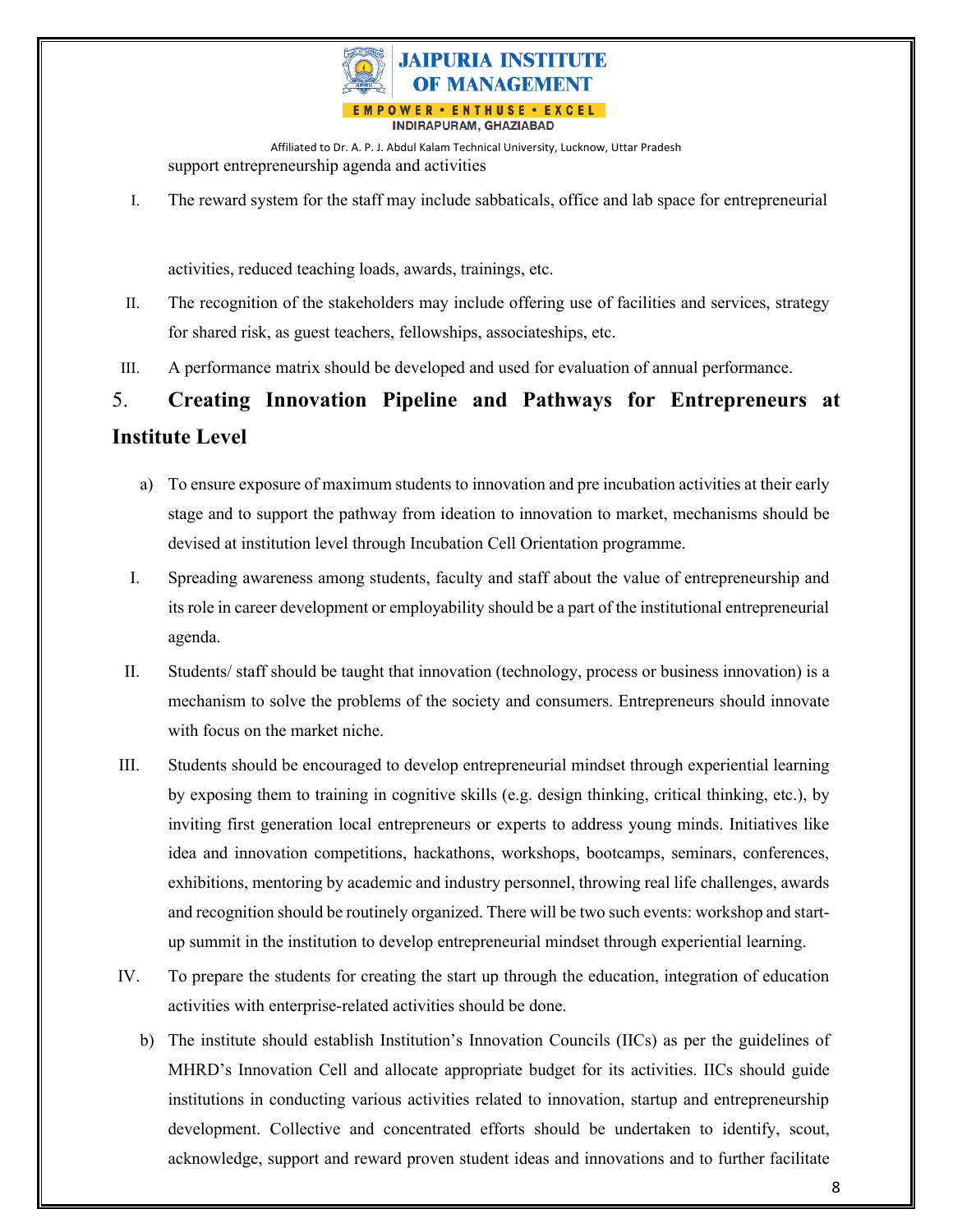

Affiliated to Dr. A. P. J. Abdul Kalam Technical University, Lucknow, Uttar Pradesh their entrepreneurial journey.

c) Institute must develop a ready reckoner of Innovation Tool Kit, which must be kept on the homepage on institute's website to answer the doubts and queries of the innovators and enlisting the facilities available at the institute.

## 6. **Pedagogy and Learning Interventions for Entrepreneurship Development**

- a) Diversified approach should be adopted to produce desirable learning outcomes, which should include cross disciplinary learning using mentors, labs, case studies, games, etc. in place of traditional lecture-based delivery.
- I. Student clubs/ bodies/ departments must be created for organizing competitions, bootcamps, workshops, awards, etc. These bodies should be involved in institutional strategy planning to ensure enhancement of the student's thinking and responding ability.
- II. Institute should start annual 'INNOVATION & ENTREPRENEURSHIP AWARD' to recognize outstanding ideas, successful enterprises and contributors for promoting innovation and enterprises ecosystem within the institute.
- III. For creating awareness among the students, the teaching methods should include case studies on business failure and real-life experience reports by startups.
- IV. Tolerating and encouraging failures: Our systems are not designed for tolerating and encouraging failure. Failures need to be elaborately discussed and debated to imbibe that failure is a part of life, thus helping in reducing the social stigma associated with it. Very importantly, this should be a part of institute's philosophy and culture.
- V. Innovation champions should be nominated from within the students/ faculty/ staff for each department/ stream of study.
	- b) Entrepreneurship education should be imparted to students at curricular/ co-curricular/ extracurricular level through elective/ short term or long-term courses on innovation, entrepreneurship and venture development. Validated learning outcomes should be made available to the students.
- I. Integration of expertise of the external stakeholders should be done in the entrepreneurship

education to evolve a culture of collaboration and engagement with external environment.

II. In the beginning of every academic session, institute should conduct an induction program about the importance of I&E so that freshly inducted students are made aware about the entrepreneurial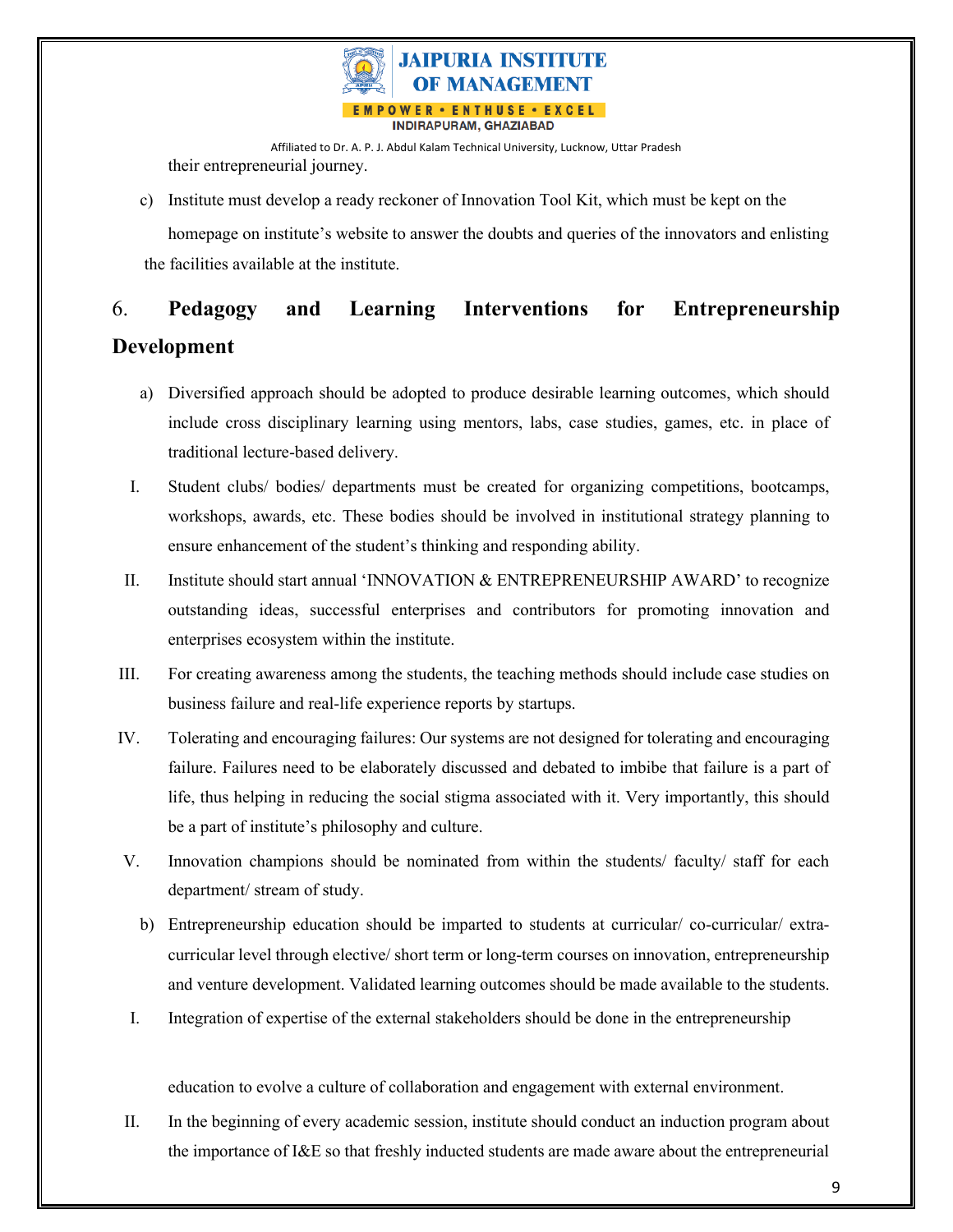

agenda of the institute and available support systems. Curriculum for the entrepreneurship education should be continuously updated based on entrepreneurship research outcomes. This should also include case studies on failures.

- III. Industry linkages should be leveraged for conducting research and survey on trends in technology, research, innovation, and market intelligence.
- IV. Sensitization of students should be done for their understanding on expected learning outcomes.
- V. Student innovators, startups, experts must be engaged in the dialogue process while developing the strategy so that it becomes need based.
- VI. Customized teaching and training materials should be developed for startups.
- VII. It must be noted that not everyone can become an entrepreneur. The entrepreneur is a leader, who would convert an innovation successfully into a product, others may join the leader and work for the startup. It is important to understand that entrepreneurship is about risk taking. One must carefully evaluate whether a student is capable and willing to take risk.
	- c) Pedagogical changes need to be done to ensure that maximum number of student projects and innovations are based around real life challenges. Learning interventions developed by the institute for inculcating entrepreneurial culture should be constantly reviewed and updated.

## 7. **Collaboration, Co-creation, Business Relationships and Knowledge Exchange**

- a) Stakeholder engagement should be given prime importance in the entrepreneurial agenda of the institute. Institute should find potential partners, resource organizations, micro, small and medium- sized enterprises (MSMEs), social enterprises, schools, alumni, professional bodies and entrepreneurs to support entrepreneurship and co-design the programs.
- I. To encourage co-creation, bi-directional flow/ exchange of knowledge and people should be ensured between institute such as incubators, science parks, etc.
- II. Institute will organize networking events for better engagement of collaborators and should open up the opportunities for staff, faculty and students to allow constant flow of ideas and knowledge through meetings, workshops, space for collaboration, lectures, etc. The event will be titled as "Startup Summit" and it will be a regular feature
- III. Mechanism should be developed by the institute to capitalize on the knowledge gained through these collaborations.
	- b) The institute should develop policy and guidelines for forming and managing the relationships with external stakeholders including private industries.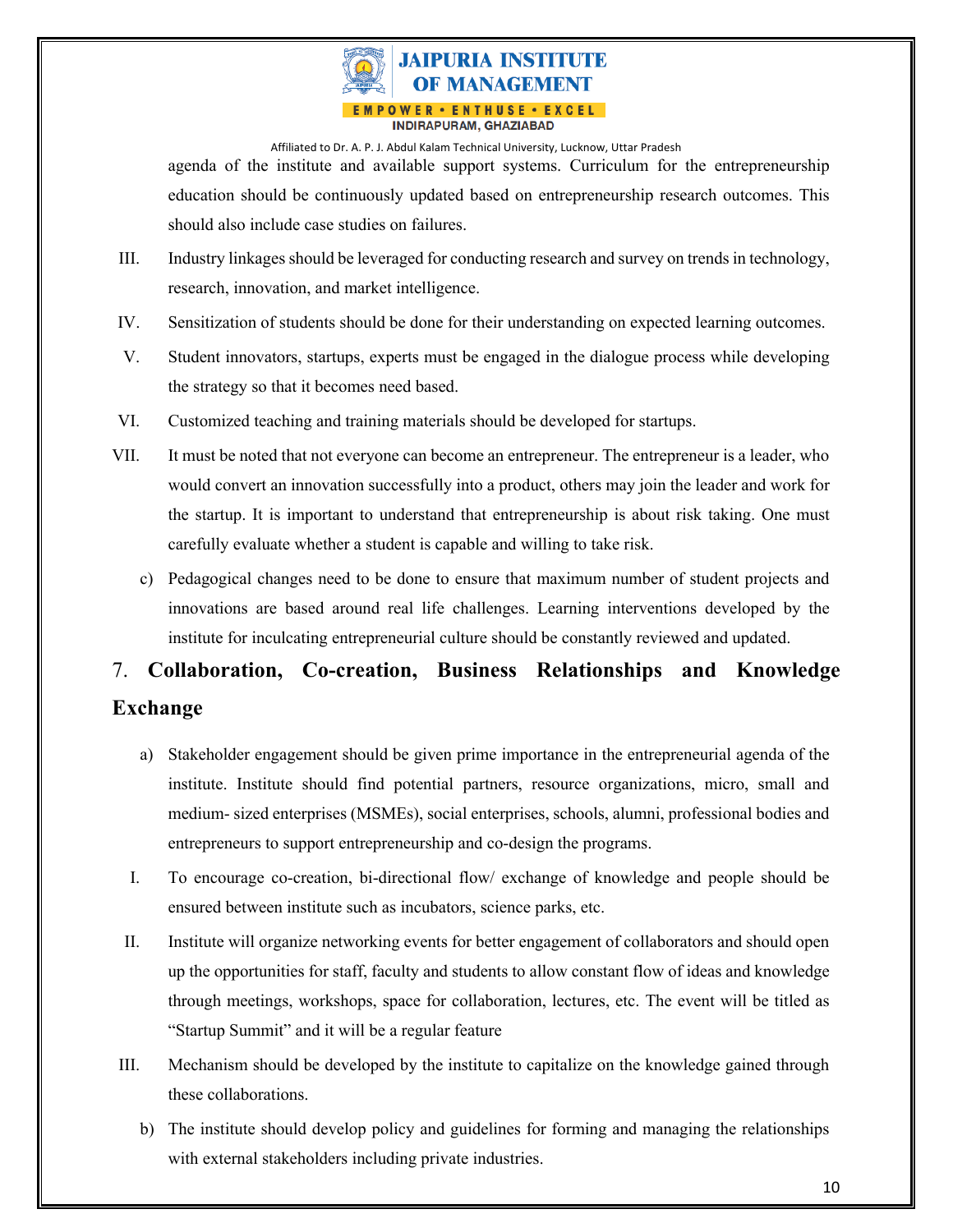

- c) Knowledge exchange through collaboration and partnership should be made a part of institutional policy and institute must provide support mechanisms and guidance for creating, managing and coordinating these relationships.
- I. Through formal and informal mechanisms such as internships, teaching and research exchange programmes, clubs, social gatherings, etc., faculty, staff and students of the institute should be given the opportunities to connect with their external environment.
- II. Connect of the institute with the external environment must be leveraged in form of absorbing information and experience from the external ecosystem into the institute's environment.
- III. Single Point of Contact (SPOC) mechanism should be created in the institute for the students, faculty, collaborators, partners and other stakeholders to ensure access to information.
- IV. Mechanisms should be devised by the institutions to ensure maximum exploitation of entrepreneurial opportunities with industrial and commercial collaborators.
- V. Knowledge management should be done by the institute through development of innovation knowledge platform using inhouse Information & Communication Technology (ICT) capabilities.

#### **8. Entrepreneurial Impact Assessment**

a. Impact assessment of institute's entrepreneurial initiatives such as pre-incubation, incubation, entrepreneurship education should be performed regularly using well defined evaluation parameters. Monitoring and evaluation of knowledge exchange initiatives, engagement of all departments and faculty in the entrepreneurial teaching and learning should be assessed.

b. Formulation of strategy and impact assessment should go hand in hand. The information on impact of the activities should be actively used while developing and reviewing the entrepreneurial strategy.

c. Impact assessment for measuring the success should be in terms of sustainable social, financial and technological impact in the market. For innovations at pre-commercial stage, development of sustainable enterprise model is critical. COMMERCIAL success is the ONLY measure in long run.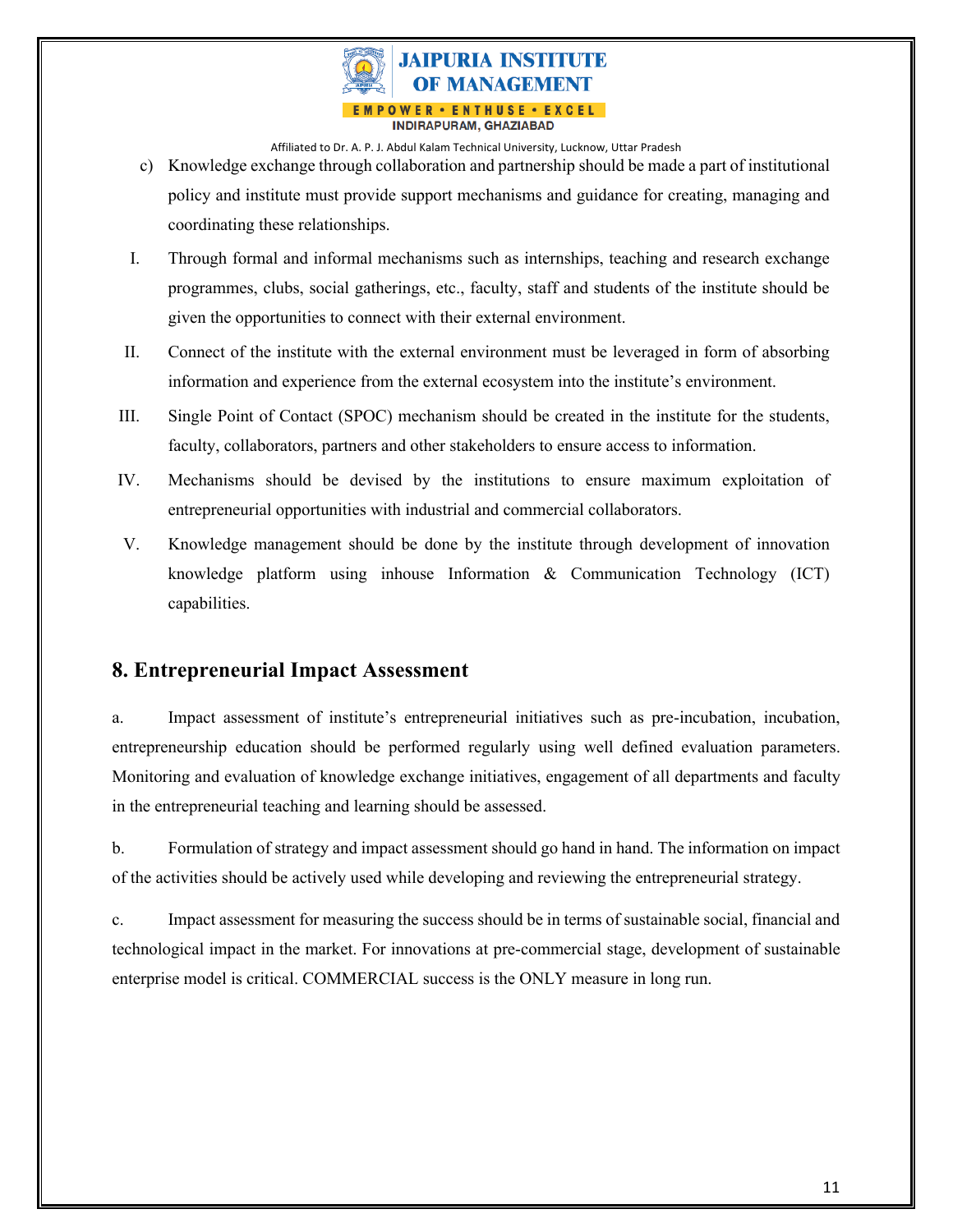

#### **Information base regarding Start-up and entrepreneurship ecosystem**

For exploring the top start-up stories and understanding the mechanism, the students and faculty can visit following web links:

- 1. How to commence the process of startup: https://www.startupindia.gov.in/content/sih/en/startupscheme.html
- 2. Step to Entrepreneurship Journey: https://niesbud.nic.in/
- 3. Inspiring, educating, and enabling startup entrepreneurs: https://www.wfglobal.org/entrepreneur/
- 4. Seed funding support:

https://www.startupindia.gov.in/content/sih/en/compendium of good practices/seedfundingsup port.html

- 5. Seed Funding and angel investor details: https://angel.co/india
- 6. Database of Indian Startups: https://www.fundoodata.com/companytypedata/6/list-of-startupscompanies-in-india?
- 7. Journey of successful strat-ups in India: https://www.failory.com/blog/top-indian-startups
- 8. Youtube Channels For Startup Entrepreneurs: https://blog.feedspot.com/startup\_youtube\_channels/

### **Glossary**

**Accelerators**: Startup Accelerators design programs in batches and transform promising business ideas into reality under the guidance of mentors and several other available resources.

**Angel Fund**: An angel investor is a wealthy individual who invests his or her personal capital and shares experiences, contacts, and mentors (as possible and required by the startup in exchange for equity in that startup). Angels are usually accredited investors. Since their funds are involved, they are equally desirous in making the startup successful.

**Cash flow management**: Cash flow management is the process of tracking how much money is coming into and going out of your business.

**Co-Creation**: Co-creation is the act of creating together. When applied in business, it can be used as is an economic strategy to develop new business models, products and services with customers, clients, trading partner or other parts of the same enterprise or venture.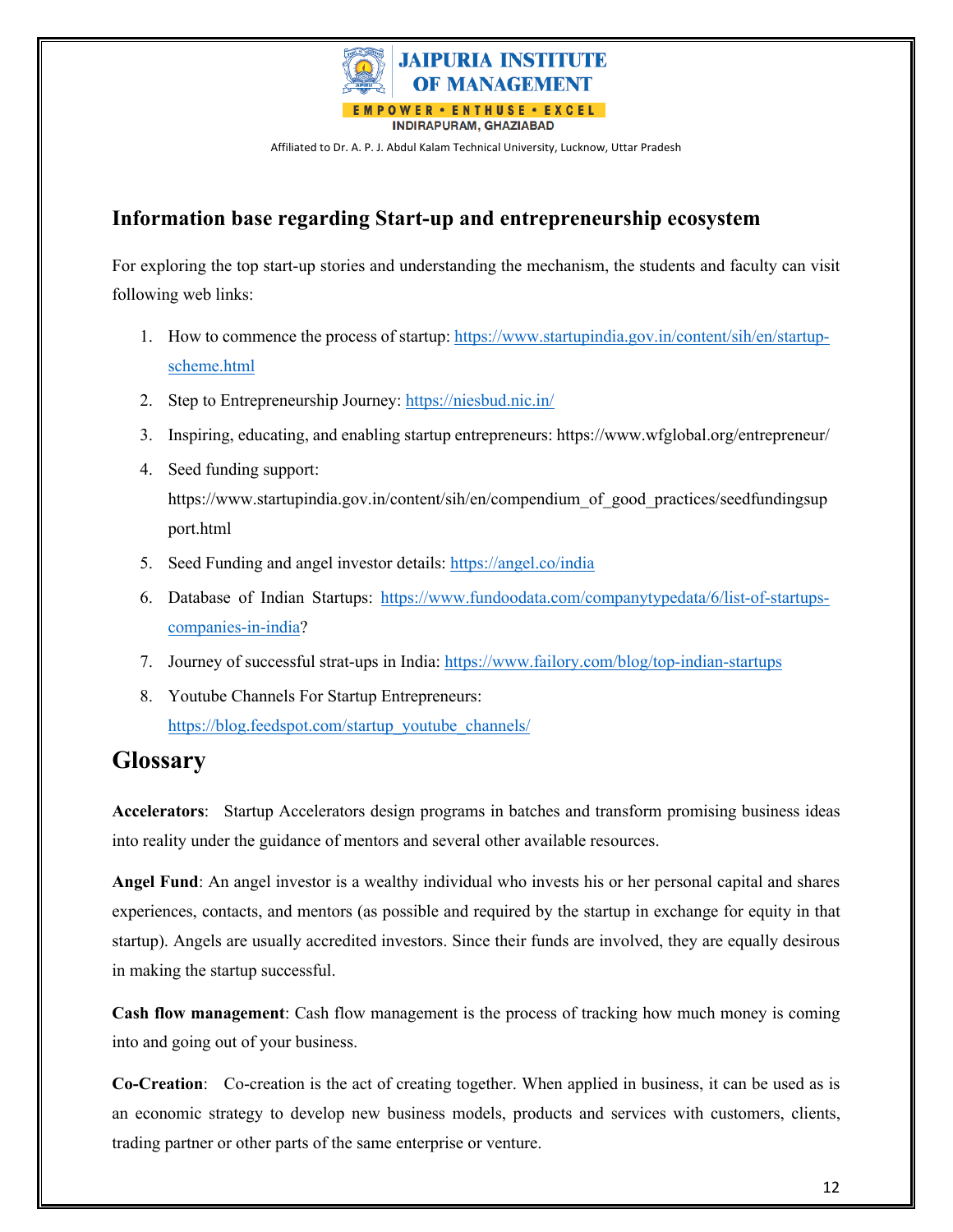

**Compulsory Equity**: An equity share, commonly referred to as ordinary share also, represents the form of fractional or part ownership in which a shareholder, as a fractional owner, undertakes the maximum entrepreneurial risk associated with a business venture. The holders of such shares are members of the company and have voting rights.

**Corporate Social**: Corporate social responsibility (CSR) is a self-regulating business model that helps Responsibility a company be socially accountable – to itself, its stakeholders, and the public.

**Cross-disciplinary**: Cross-disciplinary practices refer to teaching, learning, and scholarship activities that cut across disciplinary boundaries.

**Entrepreneurial culture**: A culture/ society that enhance the exhibition of the attributes, values, beliefs and behaviors that are related to entrepreneurs.

**Entrepreneurial**: An Individual who has an entrepreneurial mindset and wants to make his/her idea Individuals successful.

**Entrepreneurship**: Entrepreneurship education seeks to provide students with the knowledge, skills education and motivation to encourage entrepreneurial success in a variety of settings.

**Experiential learning**: Experiential learning is the process of learning through experience, and is more specifically defined as learning through reflection on doing.

**Financial management**: Financial Management is the application of general principles of management to the financial possessions of an enterprise.

**Hackathon:** A hackathon is a design sprint-like event in which computer programmers and others involved in software development, including graphic designers, interface designers, project managers, and others, often including domain experts, collaborate intensively on software projects.

**Host Institution**: Host institutions refer to well-known technology, management and R&D institutions working for developing startups and contributing towards developing a favorable entrepreneurial ecosystem.

**Incubation**: Incubation is a unique and highly flexible combination of business development processes, infrastructure and people, designed to nurture and grow new and small businesses by supporting them through the early stages of development.

**Intellectual Property**: A licensing is a partnership between an intellectual property rights owner (licensor) Rights Licensing and another who is authorized to use such rights (licensee) in exchange for an agreed payment (fee or royalty).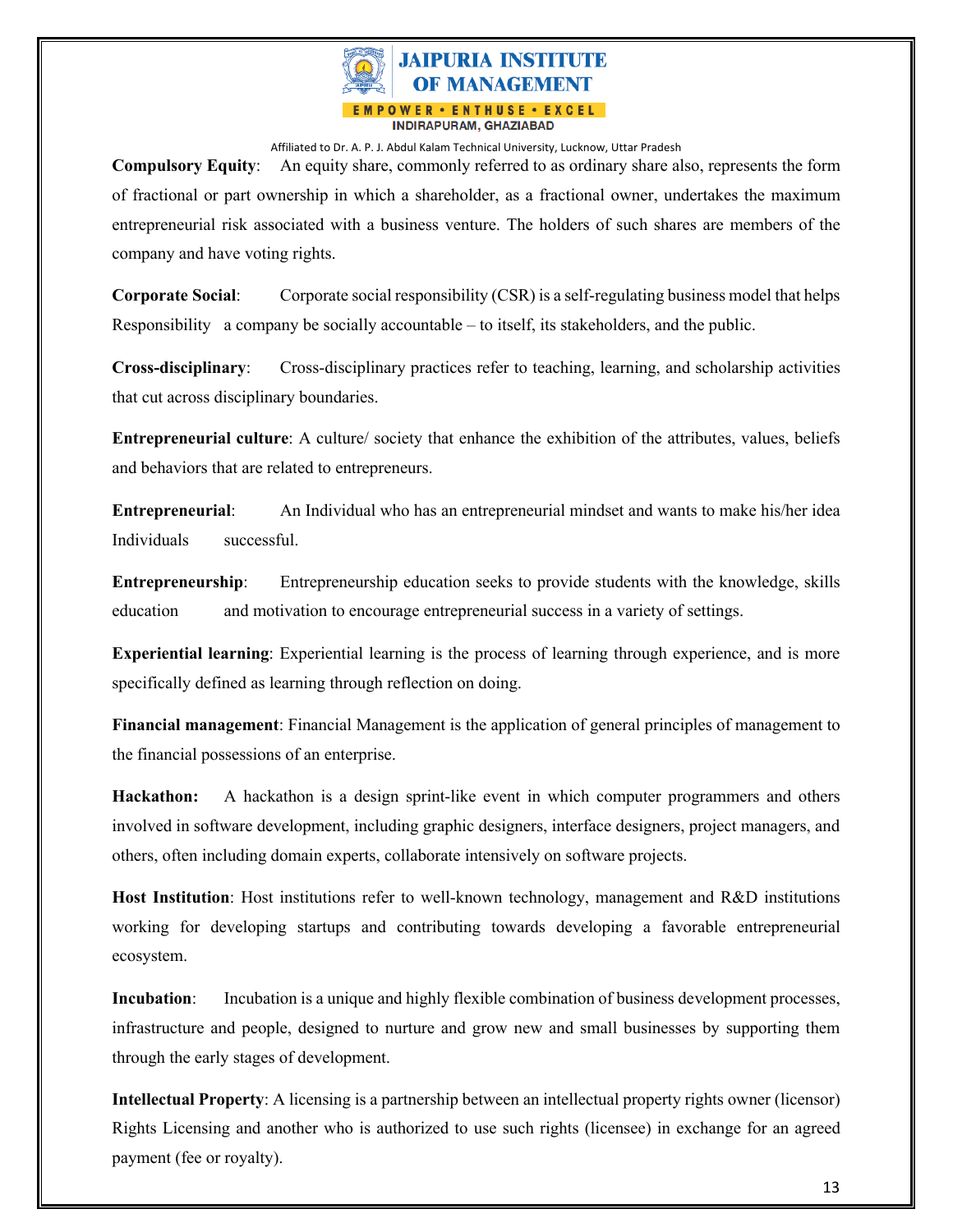

**Knowledge Exchange:** Knowledge exchange is a process which brings together academic staff, users of research and wider groups and communities to exchange ideas, evidence and expertise.

**Pedagogy and Experiential:** It refers to specific methods and teaching practices (as an academic subject or Learning theoretical concept) which would be applied for students working on startups. The experiential learning method will be used for teaching 'startup related concepts and contents' to introduce a positive influence on the thought processes of students. Courses like 'business idea generation' and 'soft skills for startups' would demand experiential learning rather than traditional class room lecturing. Business cases and teaching cases will be used to discuss practical business situations that can help students to arrive at a decision while facing business dilemma(s). Field based interactions with prospective customers; support institutions will also form a part of the pedagogy which will orient the students as they acquire field knowledge.

**Pre-incubation:** It typically represents the process which works with entrepreneurs who are in the very early stages of setting up their company. Usually, entrepreneurs come into such programs with just and idea of early prototype of their product or service. Such companies can the graduate into full-fledged incubation programs.

**Prototype:** A prototype is an early sample, model, or release of a product built to test a concept or process.

**Science parks**: A science park, also known as a research park, technology park or innovation centre, is a purpose-built cluster of office spaces, labs, workrooms and meeting areas designed to support research and development in science and technology.

**Seed fund:** Seed fund is a form of securities offering in which an investor invests capital in a startup company in exchange for an equity stake in the company.

**Special Purpose Vehicle**: Special purpose vehicle, also called a special purpose entity, is a subsidiary created by a parent company to isolate financial risk. Its legal status as a separate company makes its obligations secure even if the parent company goes bankrupt.

**Startup:** An entity that develops a business model based on either product innovation or service innovation and makes it scalable, replicable and self-reliant and as defined in Gazette Notification No. G.S.R. 127(E) dated February 19, 2019.

**Technology Business**: Technology Business incubator (TBI) is an entity, which helps technology-based Incubator startup businesses with all the necessary resources/support that the startup needs to evolve and grow into a mature business.